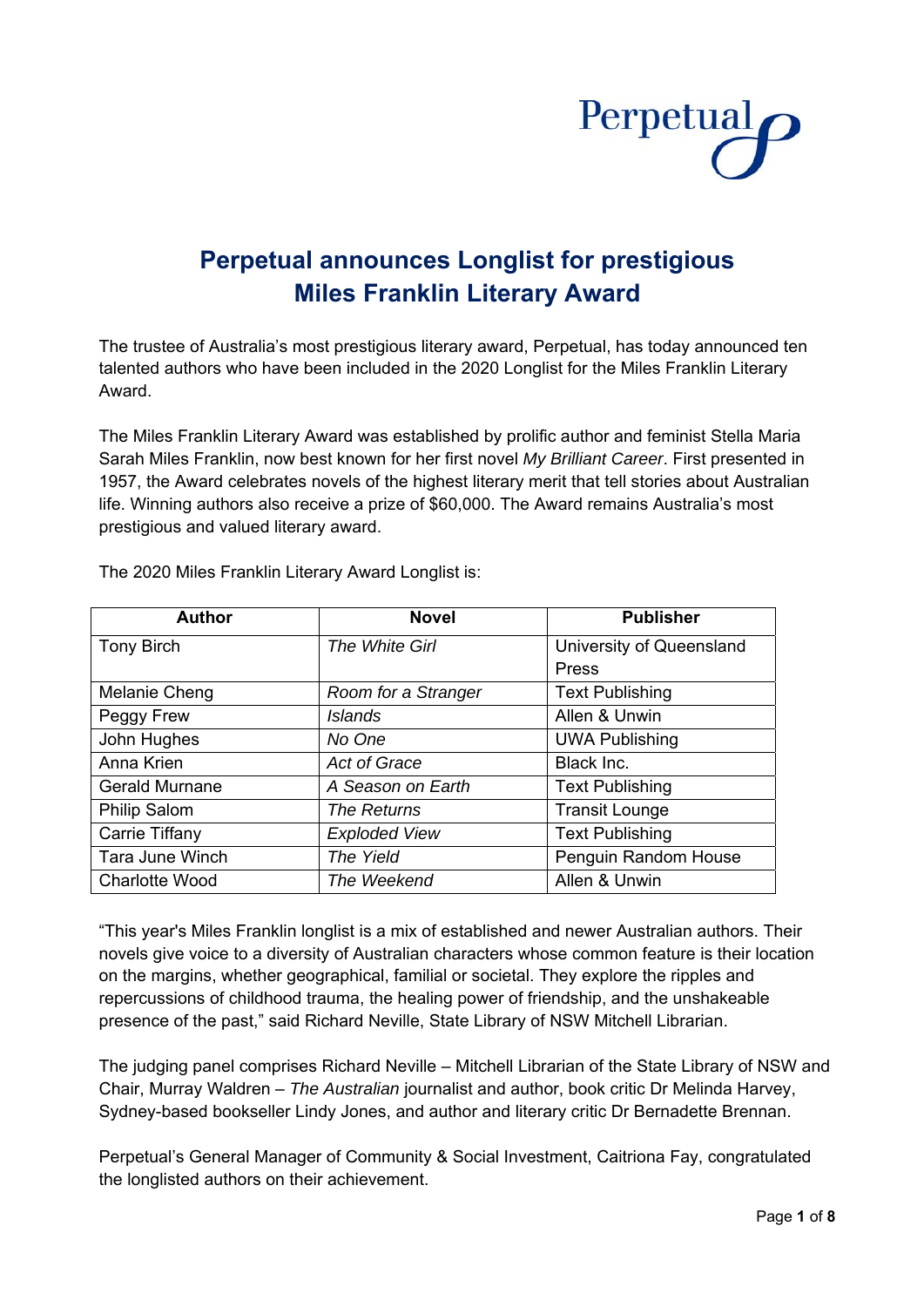"Now, more than ever, we recognise the exceptional contribution these writers make to Australian cultural life and the importance of supporting them to tell our stories. As Trustee of the Miles Franklin Literary Award, Perpetual is proud to support the literary community through this enduring philanthropic legacy and we commend the longlisted authors," said Ms Fay.

Last year, the Miles Franklin Literary Award was awarded to Melissa Lucashenko for her novel, *Too Much Lip (2019).* 

The shortlisted finalists will be revealed on 17 June 2020 and the winner announced 16 July 2020.

**FNDS** 

**For further information about the Miles Franklin Literary Award:**  http://www.milesfranklin.com.au/

**For enquiries or to request interviews, please contact:**  Jane Morey Morey Media 0416 097 678 jane@moreymedia.com.au

*Join the Miles Franklin conversation on social media: Twitter: @\_milesfranklin Instagram: @milesfranklinliteraryaward Facebook:* https://www.facebook.com/MilesFranklinLiteraryAward *#milesfranklin* 

#### **About the Miles Franklin Literary Award** www.milesfranklin.com.au

Perpetual is the Trustee for the Miles Franklin Literary Award. The Award was established in 1954 by the estate of *My Brilliant Career* author Stella Maria Sarah Miles Franklin to celebrate the Australian character and creativity. It supports the betterment of Australian literature by each year recognising the novel of the highest literary merit which presents Australian Life in any of its phases. Since being established, the Award has distributed over \$1.2 million in philanthropic funds to authors. Those wishing to be part of the Miles Franklin legacy can donate to the Franklin Support Fund to become a friend of the Award. Please visit the website for further details.

Copyright Agency's Cultural Fund is a long-time supporter of the Miles Franklin Literary Award, providing \$5,000 to each of the finalists and granting more than half a million dollars to this premier Australian literary prize since 2004.

#### **About Perpetual Philanthropic Services**

Perpetual is one of Australia's largest managers of philanthropic funds, with \$2.9 billion in funds under advice for charitable trusts and endowment funds as at 30 June 2019. Perpetual is trustee for approximately 1,000 charitable trusts and endowments and provides individuals and families with advice on establishing charitable foundations and structured giving programs. Perpetual also assists charities and not-for-profit organisations with investment advice and management.

Perpetual's Philanthropic Services and advice are provided by Perpetual Trustee Company Limited (PTCo), ABN 42 000 001 007, AFSL 236643. This publication has been prepared by PTCo and contains information contributed by third parties. It contains general information only and is not intended to provide advice or take into account personal objectives, financial situation or needs. The information is believed to be accurate at the time of compilation and is provided by PTCo in good faith. To the extent permitted by law, no liability is accepted for any loss or damage as a result of any reliance on this information. PTCo does not warrant the accuracy or completeness of any information included in this document which was contributed by a third party.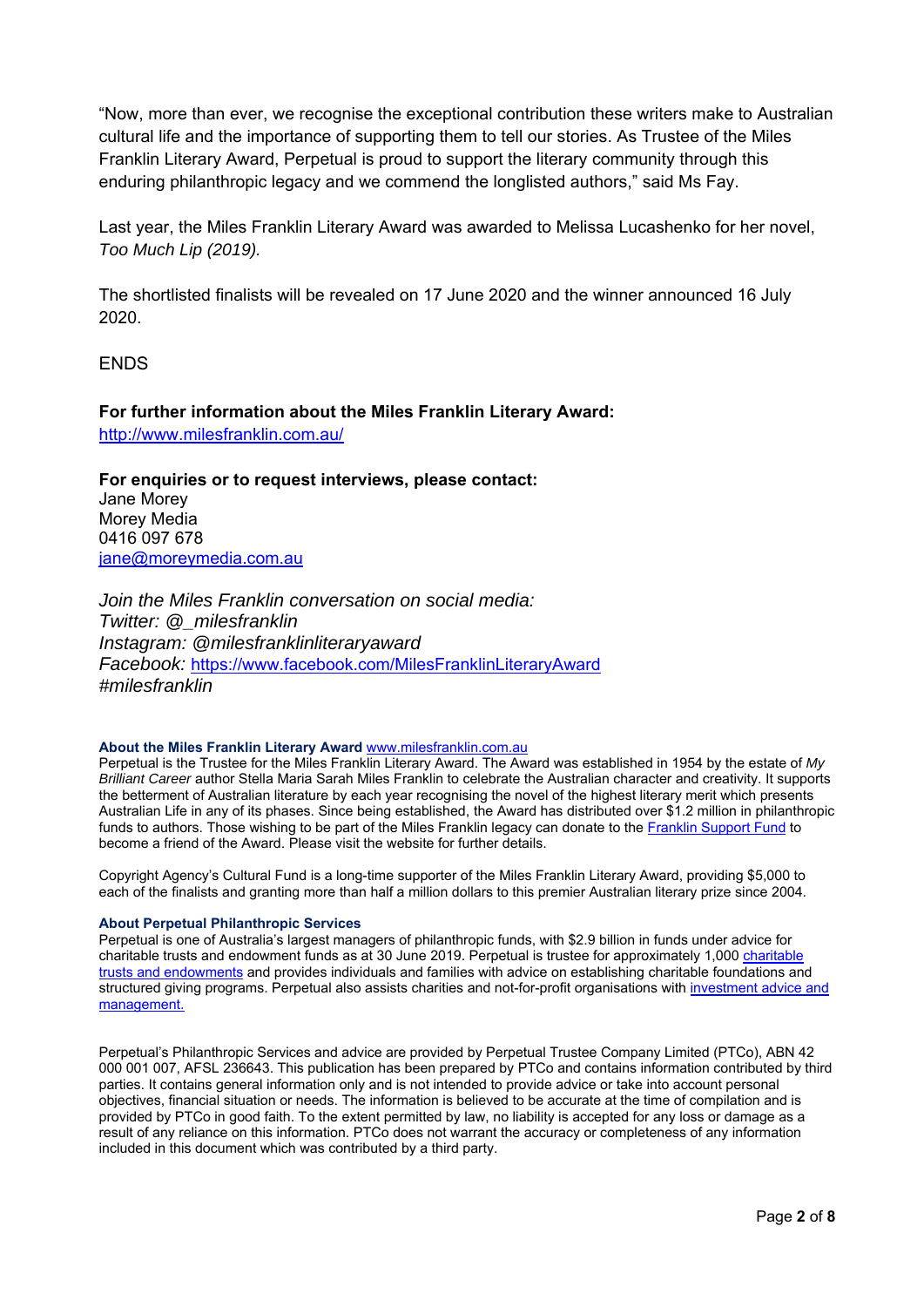# **Background Information – 2020 Miles Franklin Literary Award Longlist**

| WHITE<br>GIRI<br>TONY BIR                                               | <b>Tony Birch</b><br><b>The White Girl</b><br><b>BIOGRAPHY:</b><br>Tony Birch is the author of three novels: the bestselling The White Girl, winner<br>of the NSW Premier's Award for Indigenous Writing; Ghost River, winner of the<br>Victorian Premier's Literary Award for Indigenous Writing; and Blood, which<br>was shortlisted for the Miles Franklin Award. He is also the author of<br>Shadowboxing and three short story collections, Father's Day, The Promise<br>and Common People. In 2017 he was awarded the Patrick White Literary<br>Award. Tony is a frequent contributor to ABC local and national radio, a regular<br>guest at writers' festivals, and a climate justice campaigner. He lives in<br>Melbourne.<br>SYNOPSIS:<br>Odette Brown has lived her whole life on the fringes of a small country town.<br>After her daughter disappeared and left her with her granddaughter Sissy to<br>raise on her own, Odette has managed to stay under the radar of the welfare<br>authorities who are removing fair-skinned Aboriginal children from their<br>families. When a new policeman arrives in town, determined to enforce the<br>law, Odette must risk everything to save Sissy and protect everything she<br>loves.<br>In The White Girl, Miles-Franklin-shortlisted author Tony Birch shines a<br>spotlight on the 1960s and the devastating government policy of taking |
|-------------------------------------------------------------------------|------------------------------------------------------------------------------------------------------------------------------------------------------------------------------------------------------------------------------------------------------------------------------------------------------------------------------------------------------------------------------------------------------------------------------------------------------------------------------------------------------------------------------------------------------------------------------------------------------------------------------------------------------------------------------------------------------------------------------------------------------------------------------------------------------------------------------------------------------------------------------------------------------------------------------------------------------------------------------------------------------------------------------------------------------------------------------------------------------------------------------------------------------------------------------------------------------------------------------------------------------------------------------------------------------------------------------------------------------------------------------------------------------|
| <b>ROOI</b><br>FOR<br><b>STRANGER</b><br><b>MELANIE</b><br><b>CHENG</b> | Indigenous children from their families.<br><b>Melanie Cheng</b><br><b>Room for a Stranger</b><br><b>BIOGRAPHY:</b><br>Melanie Cheng is a writer and general practitioner. She was born in Adelaide,<br>grew up in Hong Kong and now lives in Melbourne. Her debut collection of<br>short stories, Australia Day, won the Victorian Premier's Literary Award for an<br>Unpublished Manuscript in 2016 and the Victorian Premier's Literary Award for<br>Fiction in 2018. Room for a Stranger is her first novel.<br>SYNOPSIS:<br>Since her sister died, Meg has been on her own. She doesn't mind, not<br>really—not with Atticus, her African grey parrot, to keep her company—but<br>after her house is broken into by a knife-wielding intruder, she decides it might<br>be good to have some company after all.<br>Andy's father has lost his job, and his parents' savings are barely enough to<br>cover his tuition. If he wants to graduate, he'll have to give up his student flat<br>and find a homeshare. Living with an elderly Australian woman is harder than<br>he'd expected, though, and soon he's struggling with more than his studies.                                                                                                                                                                                                                                            |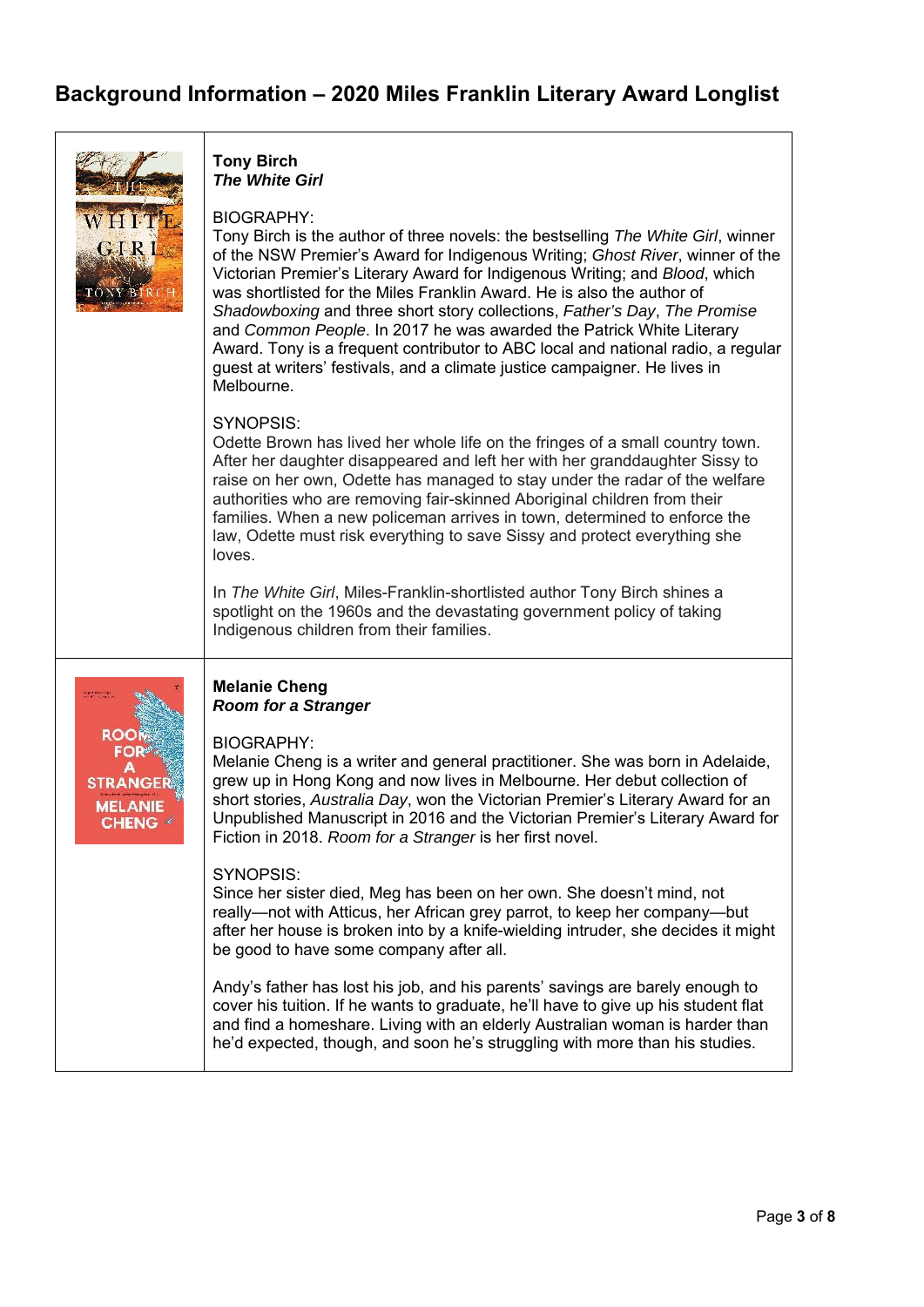

## **Peggy Frew**  *Islands*

# BIOGRAPHY:

Peggy Frew's first novel, *House of Sticks*, won the Victorian Premier's Literary Award for an Unpublished Manuscript by an Emerging Victorian Writer, and was shortlisted for the UTS Glenda Adams Prize for New Writing. *Hope Farm*, her second novel, won the Barbara Jefferis Award, was shortlisted for the Stella Prize and the Miles Franklin Literary Award, and longlisted for the International Dublin Literary Award. She has been published in *New Australian Stories 2*, *Kill Your Darlings*, *Meanjin* and *The Big Issue*. Peggy is also a member of the critically acclaimed and award-winning Melbourne band Art of Fighting. *Islands* is her third novel.

# SYNOPSIS:

A stunning literary novel from the author of the Stella Prize shortlisted *Hope Farm.* 

Helen and John are too preoccupied with making a mess of their marriage to notice the quiet ways in which their daughters are suffering. Junie grows up brittle and defensive, Anna difficult and rebellious. When fifteen-year-old Anna fails to come home one night, her mother's not too worried; Anna's taken off before but always returned. Helen waits three days to report her disappearance. But this time Anna doesn't come back ...

A spellbinding novel in the tradition of Helen Garner, Charlotte Wood and Georgia Blain, *Islands* is a riveting and brilliant portrait of a family in crisis by the breathtakingly talented author of *House of Sticks* and *Hope Farm*.



#### **John Hughes**  *No One*

# BIOGRAPHY:

John Hughes' first book, *The Idea of Home*, won the 2005 NSW Premier's Award for Non-Fiction, the 2006 National Biography Award, and was the National Year of Reading 'Our Story' winner for NSW in 2012. His second book, *Someone Else: Fictional Essays*, won the Adelaide 2008 Festival Award for Innovation and the 2008 Queensland Premier's Award for Short Stories, and was listed for the inaugural 2009 Warwick International Prize for Writing. His third book, *The Remnants*, was published in 2012 by UWAP, which also published *The Garden of Sorrows* in 2013 and *Asylum* in 2016. *The Garden of Sorrows* was translated by Li Yao and published in China by the Foreign Language Teaching and Research Publishing Company in 2016, and republished by Azoth Books in Taiwan, Hong Kong and Macau, also in 2016. John has published widely in journals and magazines throughout Australia and overseas and is Librarian at Sydney Grammar School.

# SYNOPSIS:

In the ghost hours of a Monday morning a man feels a dull thud against the side of his car near the entrance to Redfern Station. He doesn't stop immediately. By the time he returns to the scene, the road is empty, but there is a dent in the car, high up on the passenger door, and what looks like blood. Only a man could have made such a dent, he thinks. For some reason he looks up, though he knows no one is there. Has he hit someone, and if so, where is the victim? So begins a story that takes us to the heart of contemporary Australia's festering relationship to its indigenous past. A story about guilt for acts which precede us, crimes we are not sure we have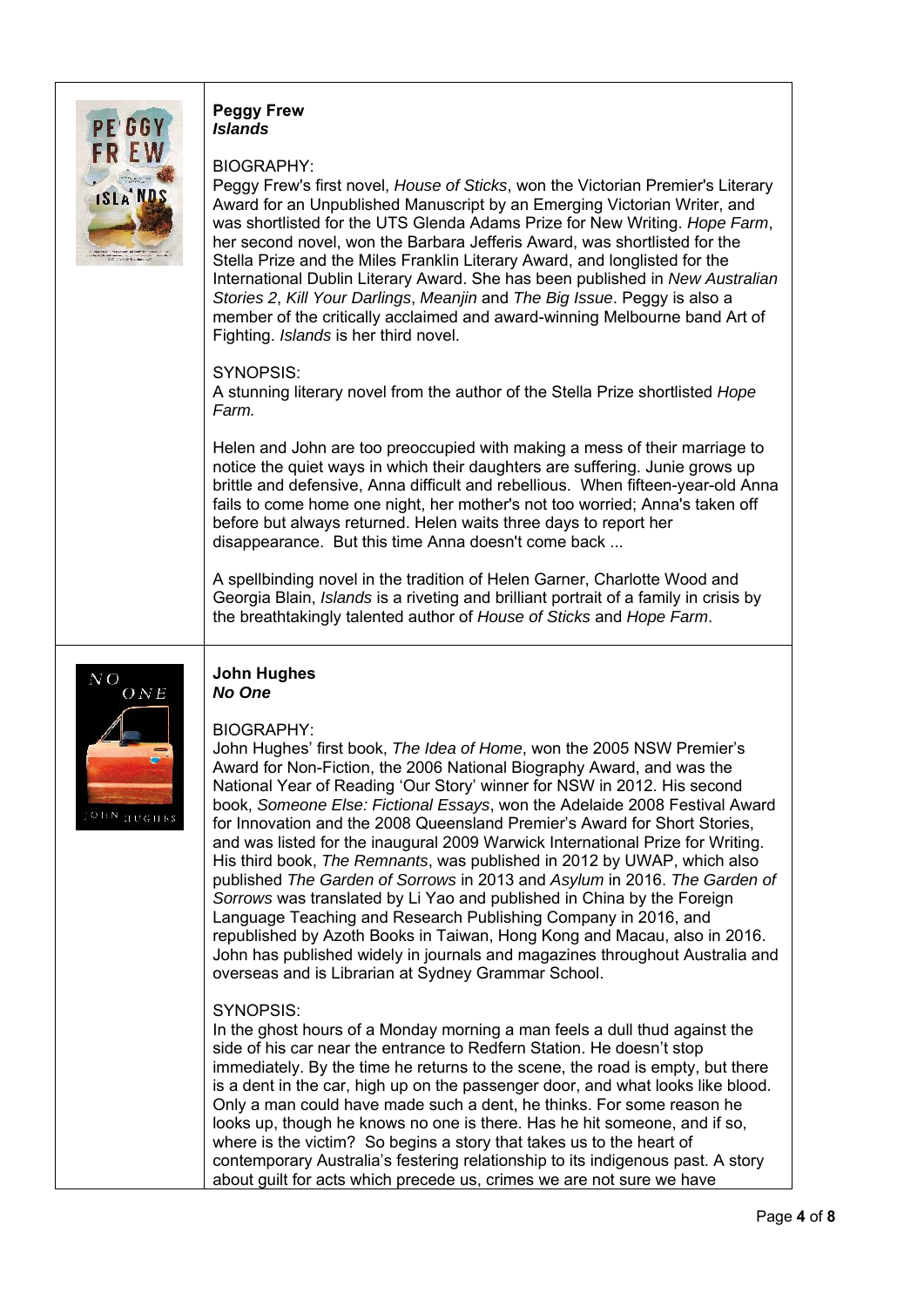|       | committed, crimes gone on so long they now seem criminal-less.                                                                                                                                                                                                                                                                                                                                                                                                                                                                                             |
|-------|------------------------------------------------------------------------------------------------------------------------------------------------------------------------------------------------------------------------------------------------------------------------------------------------------------------------------------------------------------------------------------------------------------------------------------------------------------------------------------------------------------------------------------------------------------|
|       | Part crime novel, part road movie, part love story, No One takes its protagonist<br>to the very heart of a nation where non-existence is the true existence, where<br>crimes cannot be resolved and guilt cannot be redeemed, and no one knows<br>what to do with ghosts that are real.                                                                                                                                                                                                                                                                    |
|       | <b>Anna Krien</b><br><b>Act of Grace</b>                                                                                                                                                                                                                                                                                                                                                                                                                                                                                                                   |
| GRACE | <b>BIOGRAPHY:</b><br>Anna Krien is the author of the award-winning Night Games and Into the<br>Woods, as well as two Quarterly Essays, Us and Them and The Long<br>Goodbye. Anna's writing has been published in The Monthly, The Age, Best<br>Australian Essays, Best Australian Stories and The Big Issue. In 2014 she won<br>the UK William Hill Sports Book of the Year Award, and 2018 she received a<br>Sidney Myer Fellowship. Act of Grace, her debut novel, was shortlisted for the<br>2020 Victorian Premier's Literary Awards.                  |
|       | SYNOPSIS:<br>An electrifying story of fear and sacrifice, and what people will do to outrun the<br>shadows.                                                                                                                                                                                                                                                                                                                                                                                                                                                |
|       | Iraqi aspiring pianist Nasim falls from favour with Saddam Hussein and his<br>psychopathic son, triggering a perilous search for safety. In Australia, decades<br>later, Gerry is in fear of his tyrannical father, Toohey, who has returned from<br>the Iraq War bearing the physical and psychological scars of conflict.<br>Meanwhile, Robbie is dealing with her own father's dementia when the past<br>enters the present. These characters' worlds intertwine in a brilliant narrative<br>of guilt and reckoning, trauma and survival.               |
|       | Crossing the frontiers of war, protest and reconciliation, Act of Grace is a<br>meditation on inheritance: the damage that one generation passes on to the<br>next, and the potential for transformation.                                                                                                                                                                                                                                                                                                                                                  |
|       | <b>Gerald Murnane</b><br>A Season on Earth                                                                                                                                                                                                                                                                                                                                                                                                                                                                                                                 |
|       | <b>BIOGRAPHY:</b><br>Gerald Murnane was born in Melbourne in 1939. He is the author of thirteen<br>works of fiction, including the internationally acclaimed novel The Plains and<br>most recently A Season on Earth, as well as a memoir, a collection of essays<br>and a volume of poetry. He has won the Patrick White Award, the Melbourne<br>Prize for Literature, an Adelaide Festival Award, a Victorian Premier's Literary<br>Award and, for Border Districts, a Prime Minister's Literary Award. Murnane<br>lives in Goroke, in western Victoria. |
|       | SYNOPSIS:<br>What he had been searching for was not the perfect religious order but the<br>perfect landscapeFrom that moment on he was a poet in search of his ideal<br>landscape.                                                                                                                                                                                                                                                                                                                                                                         |
|       | Lost to the world for more than four decades, A Season on Earth is the<br>essential link between two acknowledged masterpieces by Gerald Murnane:<br>the lyrical account of boyhood in his debut novel, Tamarisk Row, and the<br>revolutionary prose of The Plains. A Season on Earth is Murnane's second<br>novel as it was intended to be, bringing together all of its four sections—the                                                                                                                                                                |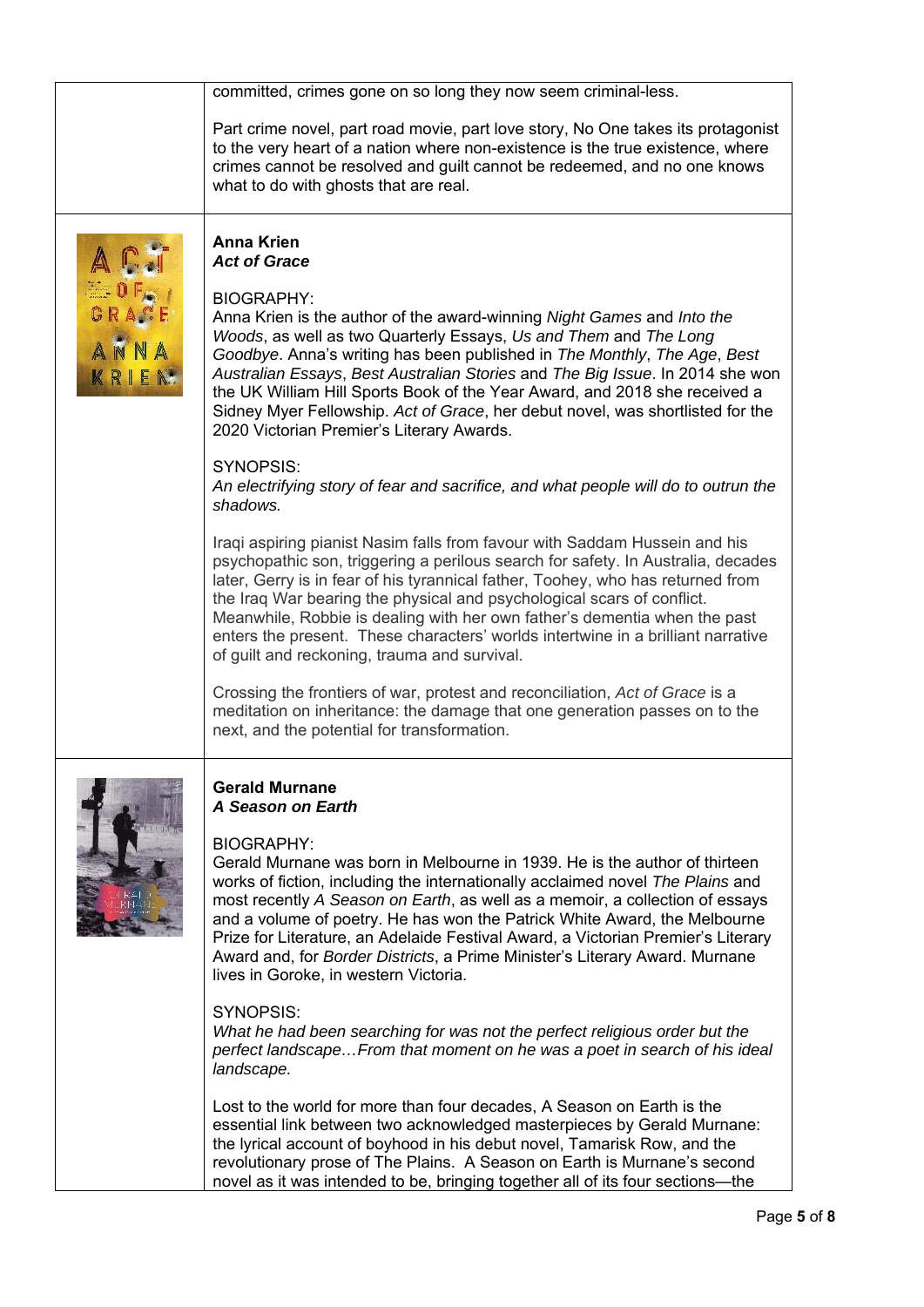|                                  | first two of which were published as A Lifetime on Clouds in 1976 and the last<br>two of which have never been in print. A hilarious tale of a lustful teenager in<br>1950s Melbourne, A Lifetime on Clouds has been considered an outlier in<br>Murnane's fiction. That is because, as Murnane writes in his foreword, it is<br>'only half a book and Adrian Sherd only half a character'.<br>Here, at last, is sixteen-year-old Adrian's journey in full, from fantasies about<br>orgies with American film stars and idealised visions of suburban marital bliss<br>to his struggles as a Catholic novice, and finally a burgeoning sense of the<br>boundless imaginative possibilities to be found in literature and landscapes.<br>Adrian Sherd is one of the great comic creations in Australian writing, and A<br>Season on Earth is a revelatory portrait of the artist as a young man.              |
|----------------------------------|--------------------------------------------------------------------------------------------------------------------------------------------------------------------------------------------------------------------------------------------------------------------------------------------------------------------------------------------------------------------------------------------------------------------------------------------------------------------------------------------------------------------------------------------------------------------------------------------------------------------------------------------------------------------------------------------------------------------------------------------------------------------------------------------------------------------------------------------------------------------------------------------------------------|
| R <sub>E</sub>                   | <b>Philip Salom</b><br><b>The Returns</b><br><b>BIOGRAPHY:</b><br>Philip Salom lives in North Melbourne, Australia. In 2017 his novel Waiting was<br>shortlisted for the Miles Franklin Award, the Prime Minister's Award and the<br>Victorian Premiers Prize. His novel Toccata and Rain was shortlisted for the<br>ALS Gold Medal and the WA Premiers Prize for Fiction, and Playback won the<br>WA Premiers Prize for Fiction. His poetry books have twice won: the<br>Commonwealth Poetry Book Prize in London and the Western Australia<br>Premier's Prize for Poetry. Philip was born in Bunbury, Western Australia, and<br>raised on a dairy farm in Brunswick Junction. After several years working in<br>farming districts he went to University in Perth. Over the years he has lectured<br>in Creative Writing at the Universities of Murdoch, Curtin, Deakin and the<br>University of Melbourne. |
|                                  | SYNOPSIS:<br>Elizabeth posts a 'room for rent' notice in Trevor's bookshop and is caught off-<br>guard when Trevor answers the advertisement himself. She expected a young<br>student not a middle-aged bookseller whose marriage has fallen apart. But<br>Trevor is attracted to Elizabeth's house because of the empty shed in her<br>backyard, the perfect space for him to revive the artistic career he abandoned<br>years earlier. The face-blind, EH Holden-driving Elizabeth is a solitary and<br>feisty book editor, and she accepts him, on probation                                                                                                                                                                                                                                                                                                                                              |
|                                  | Years earlier Elizabeth's mother had been a strikingly wilful Rajneeshee,<br>renouncing the world – and her family – but now she is the ageing matriarch,<br>increasingly unwell and become, of all things, a hoarder. Trevor's father has<br>been missing, assumed dead, for thirty years, until he suddenly re-appears in<br>Trevor's bookshop demanding money. The Returns is a story of odd couples<br>and eccentric encounters and of life's many ironies.                                                                                                                                                                                                                                                                                                                                                                                                                                              |
| ARRI<br><b>XPLODED</b><br>$V$ EW | <b>Carrie Tiffany</b><br><b>Exploded View</b><br><b>BIOGRAPHY:</b><br>Carrie Tiffany was born in West Yorkshire and grew up in Western Australia.<br>She spent her early twenties working as a park ranger in Central Australia. Her<br>first novel, Everyman's Rules for Scientific Living (2005), was shortlisted for the<br>Orange Prize, the Miles Franklin Literary Award, the Guardian First Book<br>Award and the Commonwealth Writers' Prize, and won the Dobbie Award and<br>the WA Premier's Award for Fiction. Mateship with Birds (2011) was also<br>shortlisted for many awards and won the inaugural Stella Prize and the<br>Christina Stead Prize for Fiction in the NSW Premier's Literary Awards.<br>Carrie's latest novel Exploded View (2019) won the University of Queensland                                                                                                            |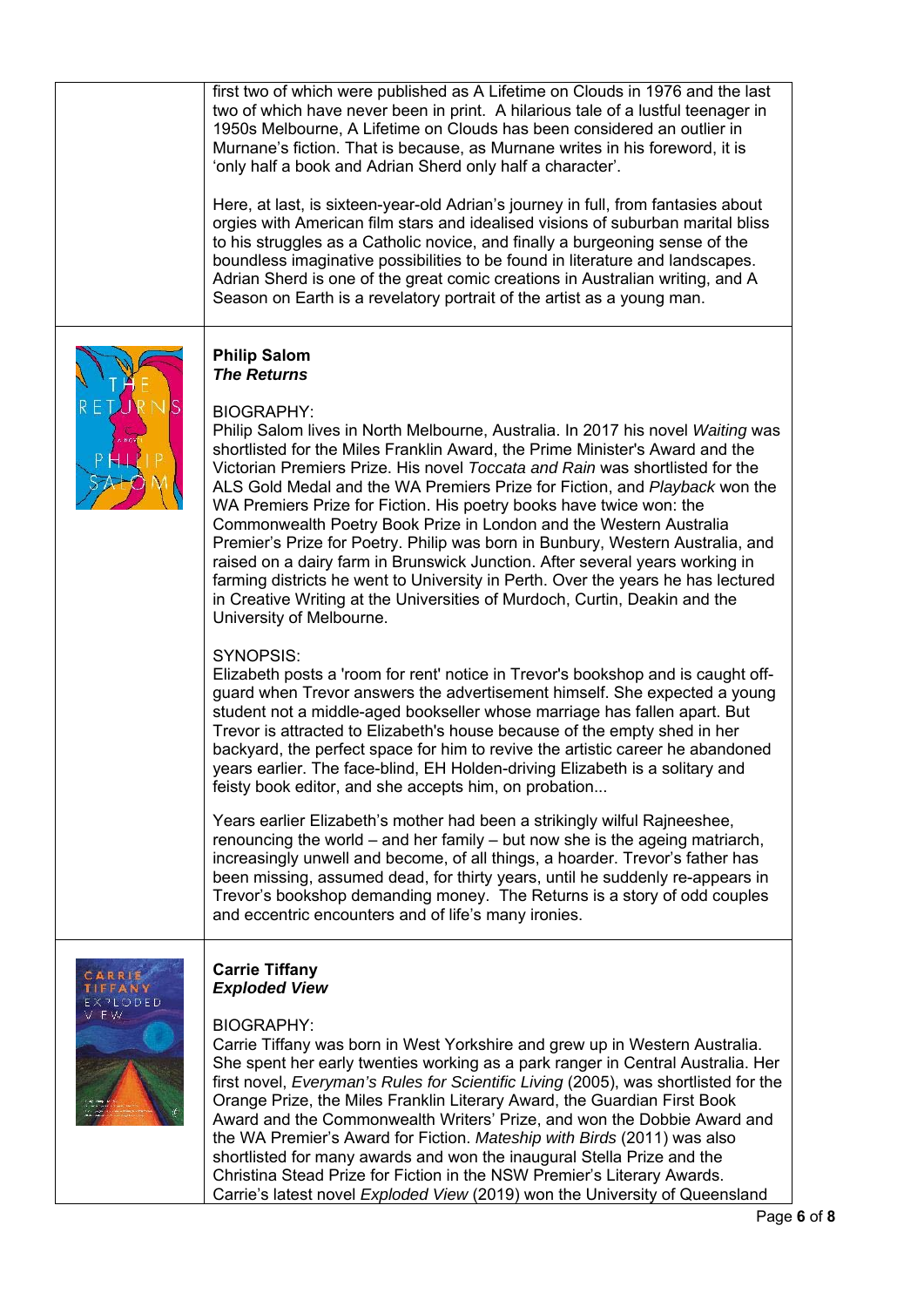| Fiction Book Award in the 2019 Queensland Literary Awards. She lives and<br>works in Melbourne.                                                                                                                                                                                                                                                                                                                                                                                            |
|--------------------------------------------------------------------------------------------------------------------------------------------------------------------------------------------------------------------------------------------------------------------------------------------------------------------------------------------------------------------------------------------------------------------------------------------------------------------------------------------|
| SYNOPSIS:<br>Must a girl always be a part? How can she become a whole?                                                                                                                                                                                                                                                                                                                                                                                                                     |
| In the late 1970s, in the forgotten outer suburbs, a girl has her hands in the<br>engine of a Holden. A sinister new man has joined the family. He works as a<br>mechanic and operates an unlicensed repair shop at the back of their block.<br>The family is under threat. The girl reads the Holden workshop manual for<br>guidance. She resists the man with silence, then with sabotage. She fights him<br>at the place where she believes his heart lives – in the engine of the car. |
| Spare, poetic and intensely visual, Exploded View is the powerful new novel<br>from the author of Everyman's Rules for Scientific Living and Mateship with<br>Birds – one of Australia's most celebrated writers and winner of the inaugural<br>Stella Prize.                                                                                                                                                                                                                              |
|                                                                                                                                                                                                                                                                                                                                                                                                                                                                                            |



#### **Tara June Winch**  *The Yield*

## BIOGRAPHY:

Tara June Winch is a Wiradjuri author, born in Australia in 1983 and based in France. Her first novel, *Swallow the Air* was critically acclaimed. She was named a Sydney Morning Herald Best Young Australian Novelist, and has won numerous literary awards for *Swallow the Air*. A 10th Anniversary edition was published in 2016. In 2008, Tara was mentored by Nobel Prize winner Wole Soyinka as part of the prestigious Rolex Mentor and Protégé Arts Initiative. Her second book, the story collection *After the Carnage* was published in 2016. *After the Carnage* was longlisted for the Victorian Premier's Literary Award for fiction, shortlisted for the 2017 NSW Premier's Christina Stead prize for Fiction and the Queensland Literary Award for a collection. She wrote the Indigenous dance documentary, *Carriberrie*, which screened at the 71st Cannes Film Festival and toured internationally. *The Yield* won the Christina Stead Prize for Fiction, the People's Choice Award and Book of the Year at the 2020 NSW Premier's Literary Awards.

## SYNOPSIS:

The *yield* in English is the reaping, the things that man can take from the land. In the language of the Wiradjuri *yield* is the things you give to, the movement, the space between things: *baayanha*.

Knowing that he will soon die, Albert 'Poppy' Gondiwindi takes pen to paper. His life has been spent on the banks of the Murrumby River at Prosperous House, on Massacre Plains. Albert is determined to pass on the language of his people and everything that was ever remembered. He finds the words on the wind. August Gondiwindi has been living on the other side of the world for ten years when she learns of her grandfather's death. She returns home for his burial, wracked with grief and burdened with all she tried to leave behind. Her homecoming is bittersweet as she confronts the love of her kin and news that Prosperous is to be repossessed by a mining company. Determined to make amends she endeavours to save their land – a quest that leads her to the voice of her grandfather and into the past, the stories of her people, the secrets of the river.

Profoundly moving and exquisitely written, Tara June Winch's *The Yield* is the story of a people and a culture dispossessed. But it is as much a celebration of what was and what endures, and a powerful reclaiming of Indigenous